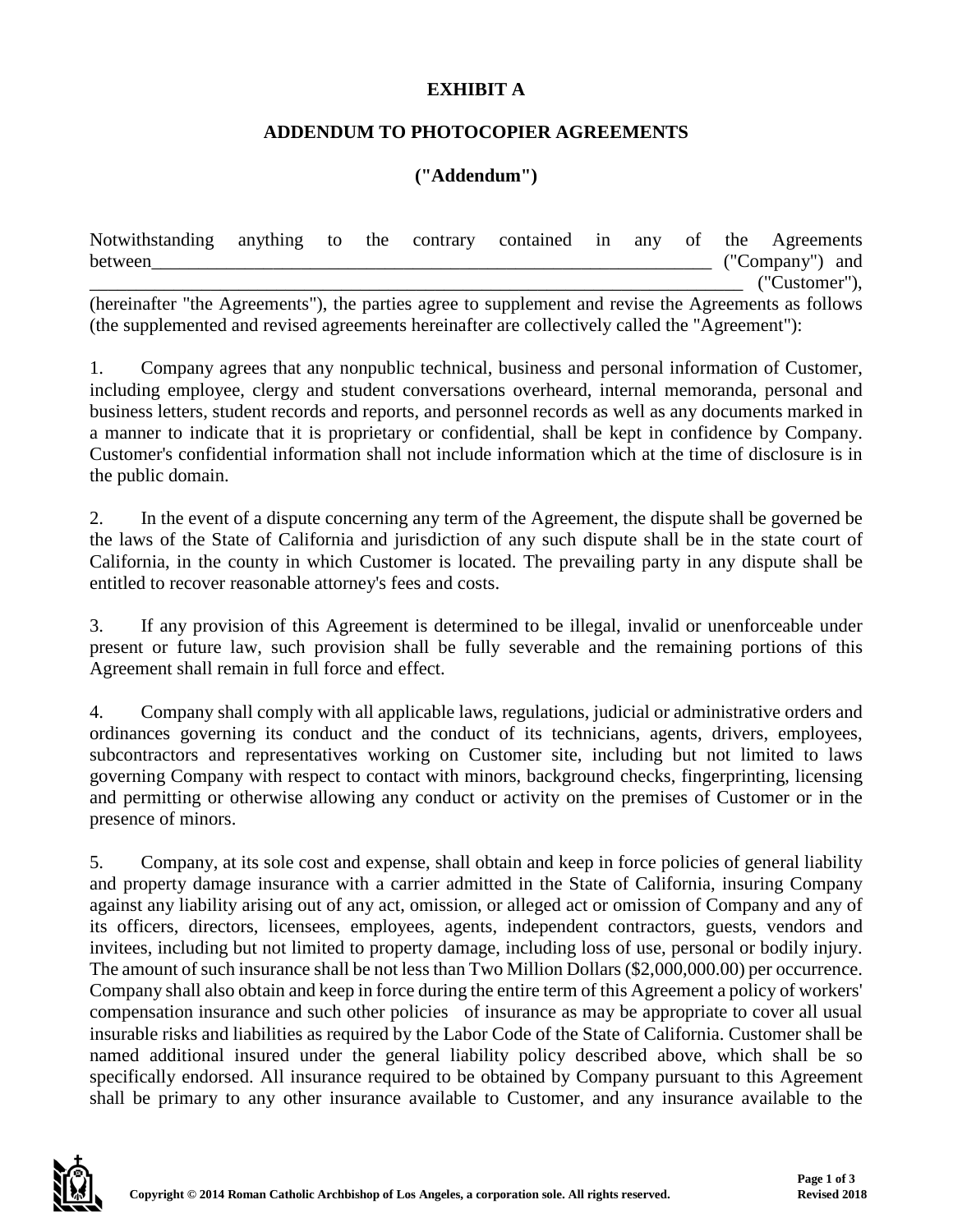Customer shall be excess and noncontributing with respect to insurance required to be obtained by Company. Certificates of Insurance and Additional Insured Endorsements are to be filed with Customer prior to commencement of any services pursuant to this Agreement.

6. Customer and Company acknowledge that the hard drive on any equipment may retain images, content, or other data during normal operation of the equipment ("Data"). If Company has agreed to remove pre-existing equipment from Customer's premises, Company shall, at no additional cost to Customer: (i) if the Customer owns the equipment, remove and return the hard drive to Customer, or (ii) if the pre-existing equipment is leased by Customer from a lessor affiliated or in privity with Company, sanitize in accordance with NIST 800-88 media sanitization specification (or its successor), to the extent not already sanitized, all Data from the hard drive if the equipment is to be returned to the lessor, or (iii) if the pre-existing equipment is leased by Customer from any other lessor, cooperate with Customer as commercially reasonable to assist Customer's Data security efforts with and by the existing equipment supplier and/or lessor. For the avoidance of all doubt, such assistance shall not require Company to perform services upon any brand or line of equipment not customarily serviced by Company.

7. Company will and does indemnify, defend and hold harmless Customer, its agents, clergy and employees ("Indemnitees"), from and against all third party liabilities, costs, claims, damages, losses and expenses, including but not limited to reasonable attorneys fees, and other costs and expenses incurred as an incident thereto (collectively, "Claims"), arising out of the performance of this Agreement, or any material breach of any of the terms contained herein (including Section 4 of this Addendum), including any such claims, damages, loss or expense attributable to personal injury, including death, to any person or injury to or destruction of real property, to the extent caused in whole or in part by any negligent or intentional acts or omissions of Company, its agents, subcontractors, employees or invitees, and anyone for whose acts Company may be liable, provided that Company shall not be required to indemnify Customer for the sole negligence or willful misconduct of Customer.

8. The Agreements may be renewed by the parties at the end of the term by signing a new maintenance or lease agreement. If the parties do not sign new agreements, and do not provide written notice of termination, this Agreement shall continue in effect upon the same terms and conditions on a month to month term until either party provides thirty days written notice of termination.

9. In the event Company has agreed to buy out Customer's pre-existing lease of equipment, ("Pre-Existing Lease"), the following provisions shall apply:

a. Customer shall request of the lessor under the Pre-Existing Lease all buyout ("Buyout") and return instructions and documentation, and shall provide such instructions and documentation to Company. Company will not remove any pre-existing equipment from Customer's premises unless Company seeks and the existing lessor grants Company authorization to move and/or return the equipment.

b. As to any Buyout of equipment lease(s), Company shall provide payment therefor either (i) to the pre-existing lessor or (ii) to the order of the "Roman Catholic Archdiocese of Los Angeles", with such payment to be sent to Attn: Director of Applied Technology, 3434 Wilshire Blvd., Los Angeles, CA 90010 (the "Archdiocese"). Under no circumstances shall Company provide Customer with any such Buyout funds, except upon the express written consent of the Archdiocese's authorized designee at his/her sole discretion.